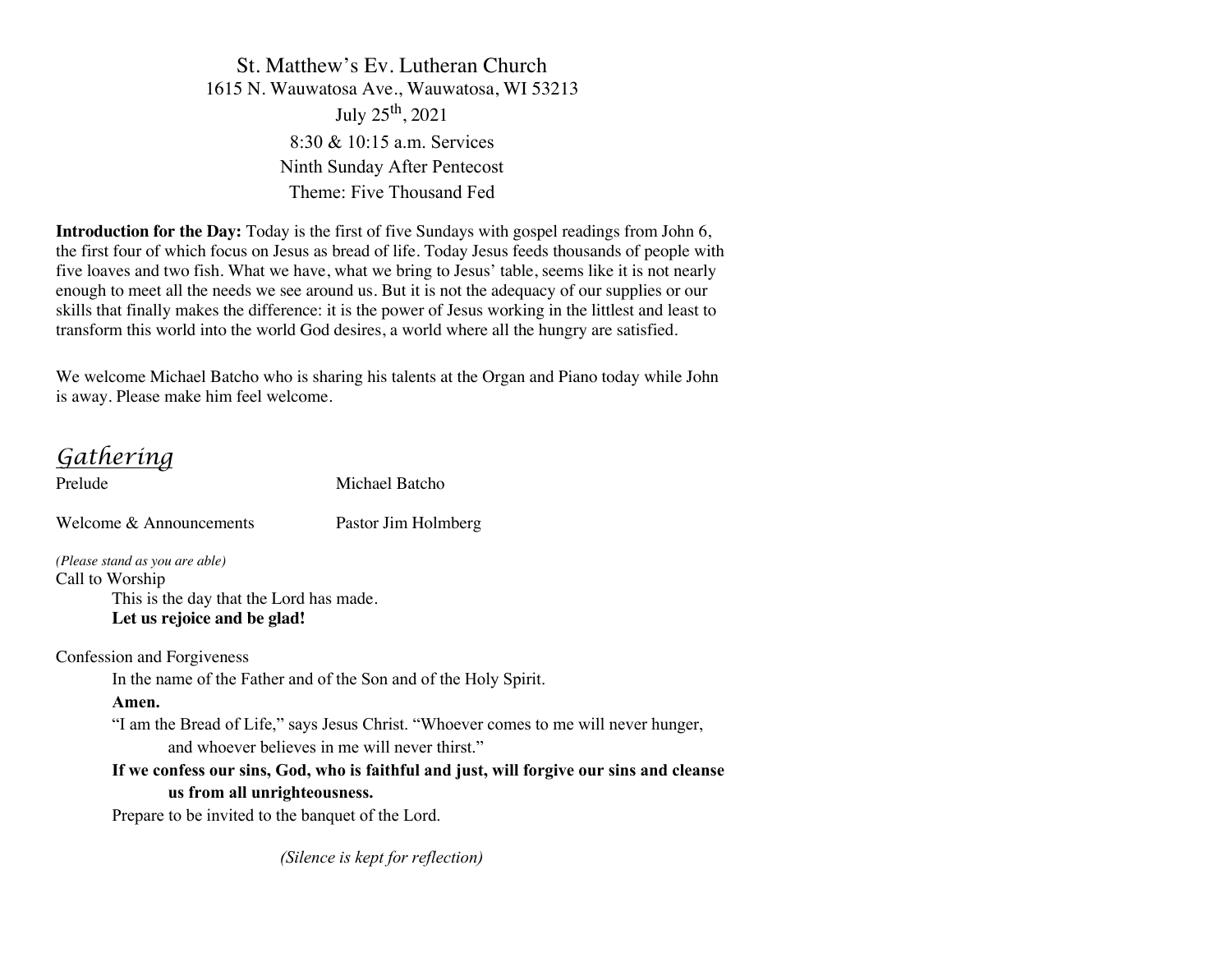Most merciful God,

**we confess that we have sinned against you in our thinking, in our speaking, and in our doing. We have put aside your Word and ignored those who proclaim it. We hunger and thirst for righteousness. For the sake of your Son, Jesus Christ, have mercy on us. Forgive our sins that we may be empowered to become messengers of your grace in all that we undertake.**

Like bread broken to be shared, Jesus Christ was given to die for you. For his sake your sins are forgiven. He will raise you up on the last day, and you will live forever.

## **Lord, give us this bread always! Amen.**

## Gathering Song **#836 Joyful, Joyful We Adore Thee**

- *1. Joyful, joyful we adore thee, God of glory, Lord of love! Hearts unfold like flow'rs before thee, praising thee, their sun above. Melt the clouds of sin and sadness, drive the gloom of doubt away. Giver of immortal gladness, fill us with the light of day.*
- *2. All thy works with joy surround thee, earth and heav'n reflect thy rays, stars and angels sing around thee, center of unbroken praise. Field and forest, vale and mountain, flow'ry meadow, flashing sea, chanting bird, and flowing fountain call us to rejoice in thee.*
- *3. Thou art giving and forgiving, ever blessing, ever blest, wellspring of the joy of living, ocean-depth of happy rest! Thou our Father, Christ our brother, all who live in love are thine; teach us how to love each other, lift us to the joy divine!*

Text: Henry van Dyke, 1852-1922. Music: Ludwig van Beethoven, 1770-1827, adapt. Tune: Hymn to Joy, 87 87 D.

Litany for *"Five Thousand Fed"* Sunday

When you fed five thousand on a hillside, O Lord, you gave them all they needed with twelve baskets to spare.

## **Throughout our lives you give us all that we need with plenty to spare.**

You know the needs of your people, O God.

## **Your ear is attentive to our needs. You listen and you act.**

Open our hearts to love you. Open our minds to know your will.

## **Then your goodness will be made manifest in us in great abundance-- twelve baskets full.**

Apostolic Greeting

The grace of our Lord Jesus Christ, the love of God and the communion of the Holy Spirit be with you all.

**And also with you.**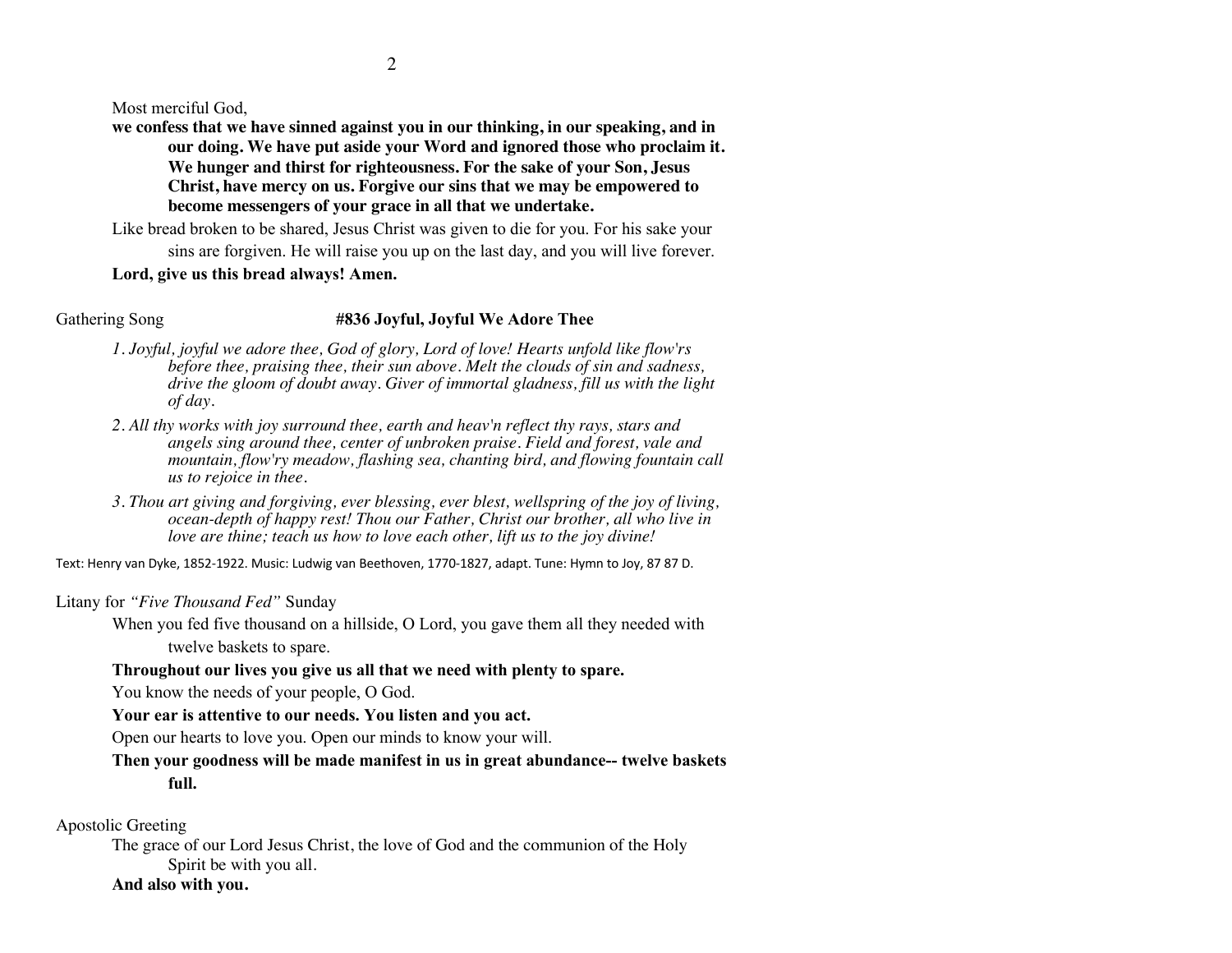Prayer of the Day

Let us pray. Gracious God, you have placed within the hearts of all your children a longing for your word and a hunger for your truth. Grant that we may know your Son to be the true bread of heaven and share this bread with all the world, through Jesus Christ, our Savior and Lord.

**Amen.**

*Word*

*(Please be seated)*

## First Reading 2 Kings 4:42-44

*Today's reading is part of a larger section of 2 Kings that describes the miracles of Elisha, the successor to Elijah. Here the prophet gives food to a hungry crowd. Though there is not enough food to go around, Elisha trusts God, who provides enough and even more to satisfy the need.*

A reading from  $2<sup>nd</sup>$  Kings, Chapter 4.

A man came from Baal-shalishah, bringing food from the first fruits to [Elisha,] the man of God: twenty loaves of barley and fresh ears of grain in his sack. Elisha said, "Give it to the people and let them eat." But his servant said, "How can I set this before a hundred people?" So he repeated, "Give it to the people and let them eat, for thus says the LORD, 'They shall eat and have some left.' " He set it before them, they ate, and had some left, according to the word of the LORD.

Word of God, word of life. **Thanks be to God.**

Psalm Psalm 145:10-18

*You open wide your hand and satisfy the desire of every living thing. (Ps. 145:16)*

Let us read responsively from Psalm 145.

All your works shall praise you, O LORD, and your faithful ones shall bless you. **They shall tell of the glory of your kingdom and speak of your power,** that all people may know of your power and the glorious splendor of your kingdom. **Your kingdom is an everlasting kingdom; your dominion endures throughout all ages. You, LORD, are faithful in all your words, and loving in all your works.** The Lord upholds all those who fall and lifts up those who are bowed down. **The eyes of all wait upon you, O LORD, and you give them their food in due season.** You open wide your hand and satisfy the desire of every living thing.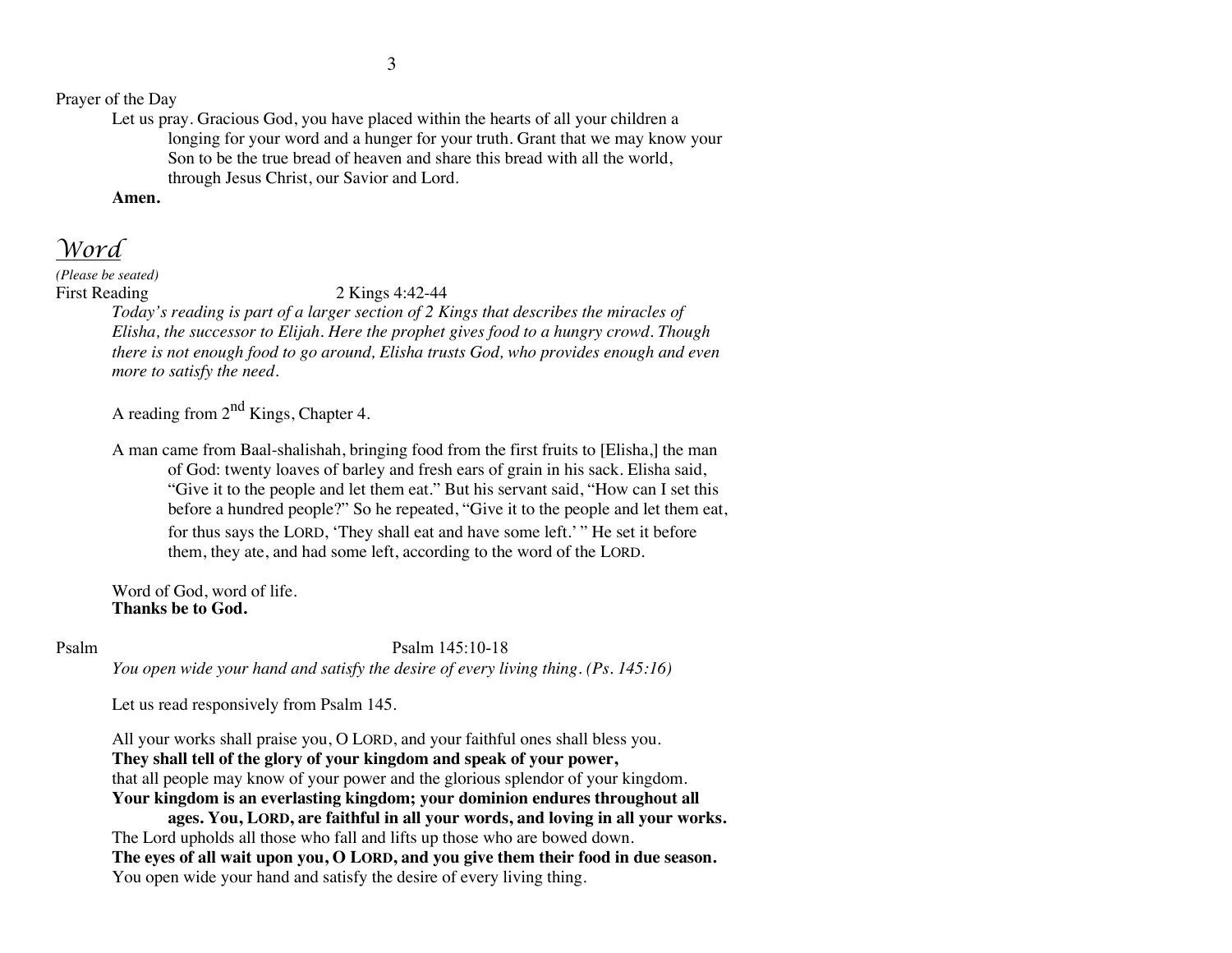## **You are righteous in all your ways and loving in all your works.**

You are near to all who call upon you, to all who call upon you faithfully.

Word of God, word of life. **Thanks be to God.**

## Second Reading Ephesians 3:14-21

*We have been rooted and grounded in the love of Christ, which surpasses all human knowledge. Because Christ dwells in our hearts, our lives are continuously strengthened and empowered by the ongoing presence of the Spirit.*

A reading from Ephesians, Chapter 3.

- For this reason, I bow my knees before the Father, from whom every family in heaven and on earth takes its name. I pray that, according to the riches of his glory, he may grant that you may be strengthened in your inner being with power through his Spirit, and that Christ may dwell in your hearts through faith, as you are being rooted and grounded in love.
- I pray that you may have the power to comprehend, with all the saints, what is the breadth and length and height and depth, and to know the love of Christ that surpasses knowledge, so that you may be filled with all the fullness of God.
- Now to him who by the power at work within us is able to accomplish abundantly far more than all we can ask or imagine, to him be glory in the church and in Christ Jesus to all generations, forever and ever. Amen.

Word of God, word of life. **Thanks be to God.**

*(Please stand as you are able)*

## Gospel Acclamation **#515 Break Now the Bread of Life** [Stanza 1]

*Break now the bread of life, dear Lord, to me, as once you broke the loaves beside the sea. Beyond the sacred page I seek you, Lord; my spirit waits for you, O living Word.*

Text: Mary A. Lathbury, 1841-1913, alt. William F. Sherwin, 1826-1888. Tune: Bread of Life, 64 64D.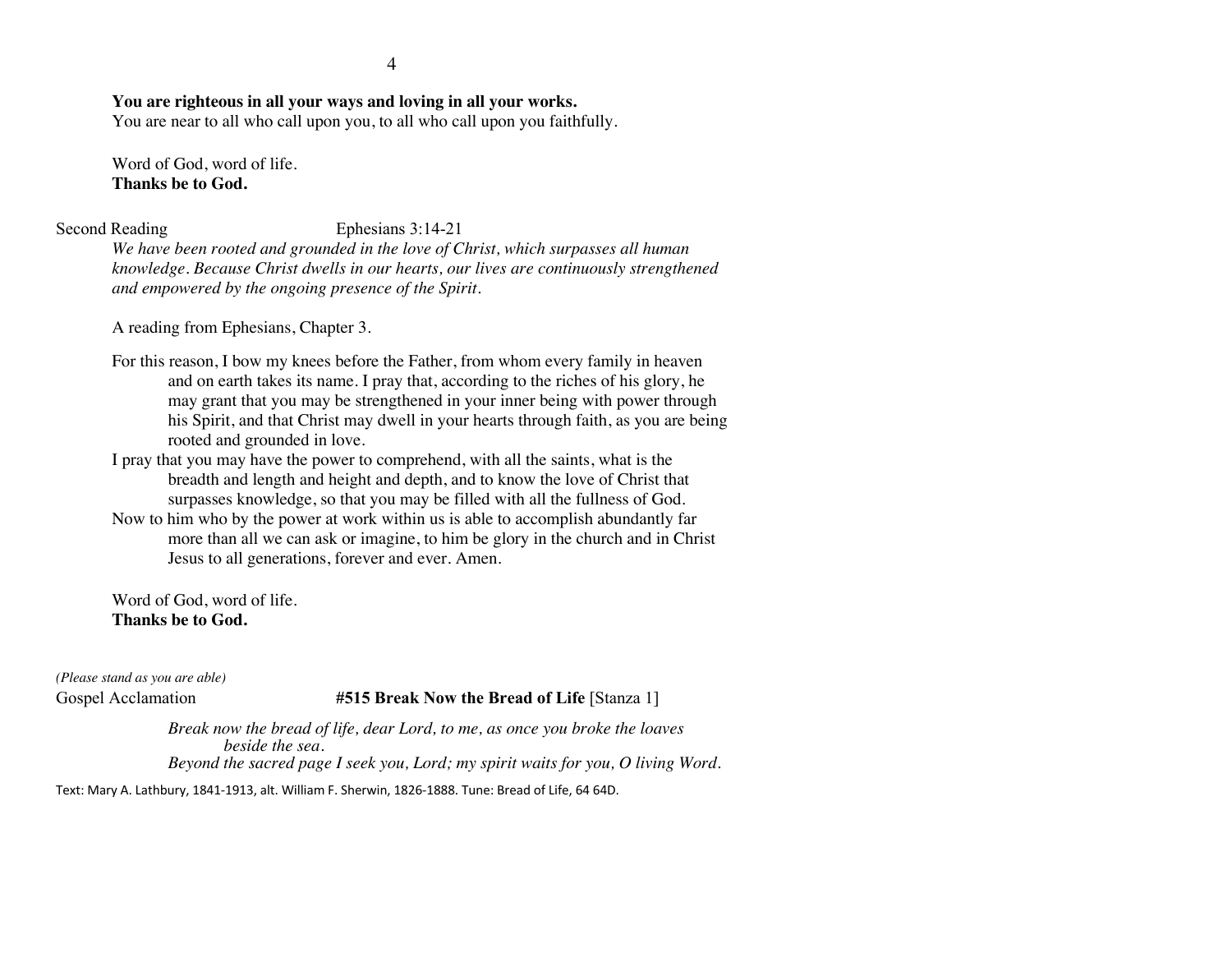## Gospel John 6:1-21

*In John's gospel, the miracles of Jesus are called "signs," because they reveal the true character of God. As such, they remain within the mystery of God and cannot be brought under human control.*

## The holy gospel according to John, the  $6<sup>th</sup>$  chapter. **Glory to You O Lord.**

- Jesus went to the other side of the Sea of Galilee, also called the Sea of Tiberias. A large crowd kept following him, because they saw the signs that he was doing for the sick. Jesus went up the mountain and sat down there with his disciples.
- Now the Passover, the festival of the Jews, was near. When he looked up and saw a large crowd coming toward him, Jesus said to Philip, "Where are we to buy bread for these people to eat?" He said this to test him, for he himself knew what he was going to do. Philip answered him, "Six months' wages would not buy enough bread for each of them to get a little." One of his disciples, Andrew, Simon Peter's brother, said to him, "There is a boy here who has five barley loaves and two fish. But what are they among so many people?" Jesus said, "Make the people sit down."
- Now there was a great deal of grass in the place; so they sat down, about five thousand in all. Then Jesus took the loaves, and when he had given thanks, he distributed them to those who were seated; so also the fish, as much as they wanted. When they were satisfied, he told his disciples, "Gather up the fragments left over, so that nothing may be lost." So they gathered them up, and from the fragments of the five barley loaves, left by those who had eaten, they filled twelve baskets. When the people saw the sign that he had done, they began to say, "This is indeed the prophet who is to come into the world."
- When Jesus realized that they were about to come and take him by force to make him king, he withdrew again to the mountain by himself.
- When evening came, his disciples went down to the sea, got into a boat, and started across the sea to Capernaum. It was now dark, and Jesus had not yet come to them. The sea became rough because a strong wind was blowing. When they had rowed about three or four miles, they saw Jesus walking on the sea and coming near the boat, and they were terrified. But he said to them, "It is I; do not be afraid." Then they wanted to take him into the boat, and immediately the boat reached the land toward which they were going.

The Gospel of the Lord for you this day. **Praise to You, O Christ.**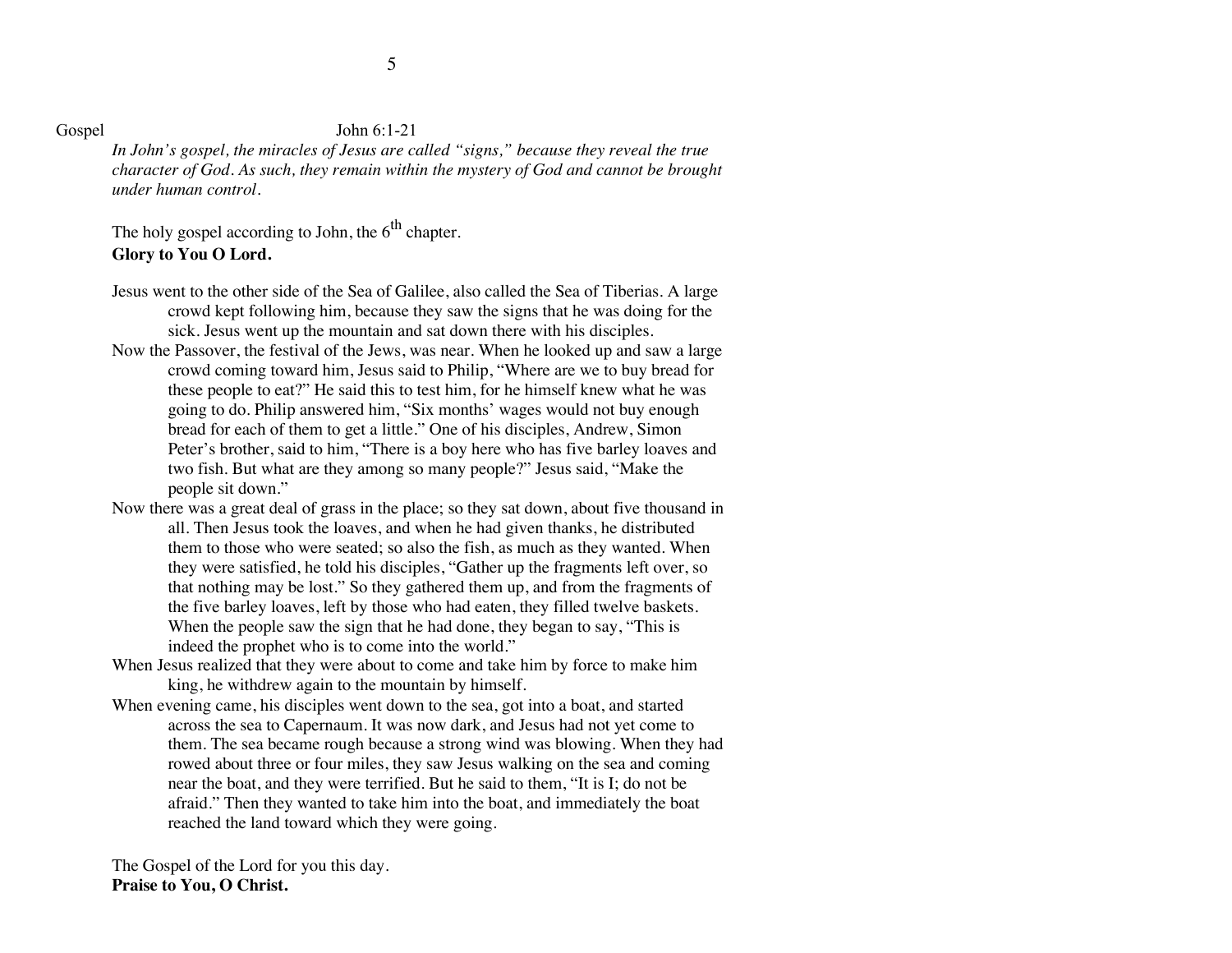*(Please be seated)*

*(Please stand as you are able)*

## Sermon Pastor Jim Holmberg

### Hymn of the Day **#661 I Love to Tell the Story**

*(Congregation will sing this from the Hymnal)*

*(Prayer Cards will be collected during the hymn of the day)*

*1. I love to tell the story of unseen things above, of Jesus and his glory, of Jesus and his love. I love to tell the story, because I know it's true; it satisfies my longings as nothing else would do.*

**Refrain:** *I love to tell the story; 'twill be my theme in glory to tell the old, old story of Jesus and his love.*

- *2. I love to tell the story: how pleasant to repeat what seems, each time I tell it, more wonderfully sweet! I love to tell the story, for some have never heard the message of salvation from God's own holy word.* Refrain
- *3. I love to tell the story, for those who know it best seem hungering and thirsting to hear it like the rest. And when, in scenes of glory, I sing the new, new song, I'll sing the old, old story that I have loved so long.* Refrain

Text: Katherine Hankey, 1834-1911. Music: William E. Fischer, 1849-1936. Tune: Hankey.

Profession of Faith The Apostles' Creed **I believe in God, the Father almighty, creator of heaven and earth.**

> **I believe in Jesus Christ, God's only Son, our Lord, who was conceived by the Holy Spirit, born of the virgin Mary, suffered under Pontius Pilate, was crucified, died, and was buried; he descended to the dead.**

**On the third day he rose again; he ascended into heaven, he is seated at the right hand of the Father, and he will come to judge the living and the dead.**

**I believe in the Holy Spirit, the holy catholic church, the communion of saints, the forgiveness of sins, the resurrection of the body, and the life everlasting.**

6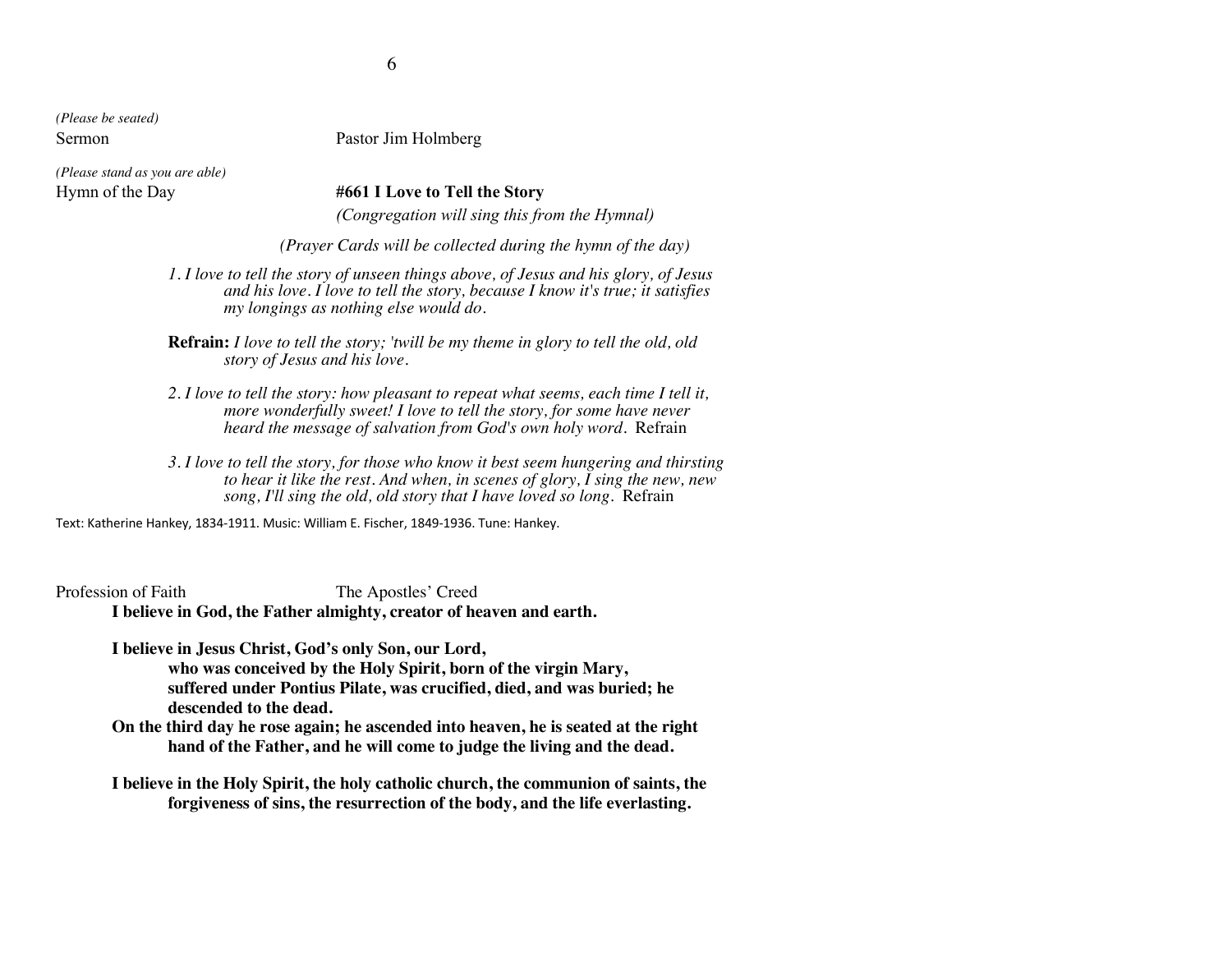Prayers of Intercession

Filled with the Holy Spirit, we join with the church in every place, praying for the world and the church, and all people in need.

... Lord, in your mercy, **hear our prayer.**

By the sure guidance of your Holy Spirit, O God, we lift up our prayers in trust and thanksgiving, through Jesus Christ our Lord.

**Amen.**

# *Farewell & Godspeed Pr. Jim Holmberg*

Address Pamela Stokke-Ceci, Congregational President Pastor Jim Holmberg, as you leave our community of faith, St. Matthew's Evangelical Lutheran Church, we wish to bid you farewell.

Pastor Jim, last November you came to the community of St. Matthew's be interim pastor in this place: to proclaim God's word, to baptize and teach, to announce God's forgiveness, and to preside at the Lord's table. With the gospel you have been with us in times of sickness and trouble, and at the death of our loved ones. Sharing our joys and sorrows, you have been important to our life together in the church of Jesus Christ, in our service to this community, and in God's mission to the whole world. As you now enter retirement and leave this community of faith, we say farewell, and we pray for God's blessing.

Thanksgiving and Sending Pastor Sheila Rawn

- Almighty God, through your Son Jesus Christ you gave the holy apostles many gifts and commanded them to feed your flock. You equip your people with abilities that differ according to the grace given to them, and you call them to various avenues of service. We give you thanks for the ministry of Pastor Jim among the people of God in this place.
- Bless us all at this time of ending and beginning. You surround your people in every time and place: keep us close in your love. Help Pastor Jim and his family and all of us to live with courage and gladness in the future you give to us. As he has been a blessing to us, so now send him forth to be a blessing to others; through Jesus Christ, our Savior and Lord.

## **Amen.**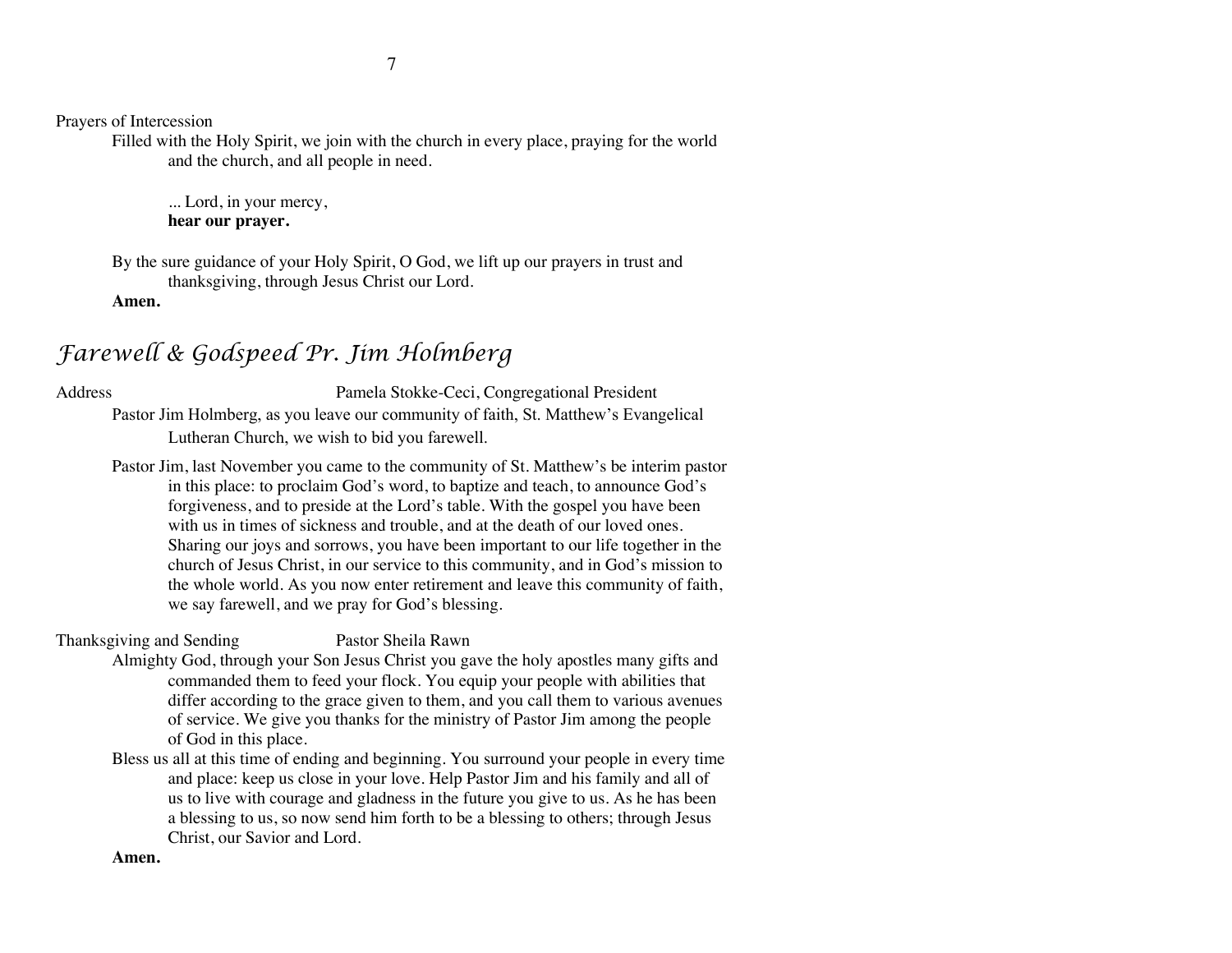## Blessing Pastor Ann Williams

Gracious God, we thank you for the work and witness of your servant Pastor Jim Holmberg. Now bless and preserve him at this time of transition. Day by day, guide him, and his family, in what is needed, friends to cheer his way, and a clear vision of that to which you are now calling him. As he been a blessing to us, so now send him forth to be a blessing to others; through Jesus Christ, our Savior and Lord.

## **Amen.**

*The congregation responds in thanksgiving with a round of applause.*

Words and Blessing from Pastor Jim

The Lord bless you and keep you. The Lord's face shine on you with grace and mercy.

The Lord look upon you with favor and  $\pm$  give you peace.

**Amen.**

*Please stand as you are able* Sharing the Peace of Christ The peace of the Lord be with you all. **And also with you.**

# *Meal*

*(Please be seated)* Musical Offering Michael Batcho

*(Please stand as you are able)*

## Offertory Response **#884 Praise God, from Whom All Blessings Flow**

*Praise God, from whom all blessings flow; praise him, all creatures here below; praise him above, ye heav'nly host; praise Father, Son, and Holy Ghost. Amen.*

Text: Thomas Ken, 1637-1711. Music: Louis Bourgeois, 1510-1561. Tune: Old Hundredth, LM.

Offering Prayer

Let us pray. Creator, you feed us, feed us in great abundance. To you we offer these signs of our love; may they abundantly multiply. Through Jesus Christ our Lord.

**Amen.**